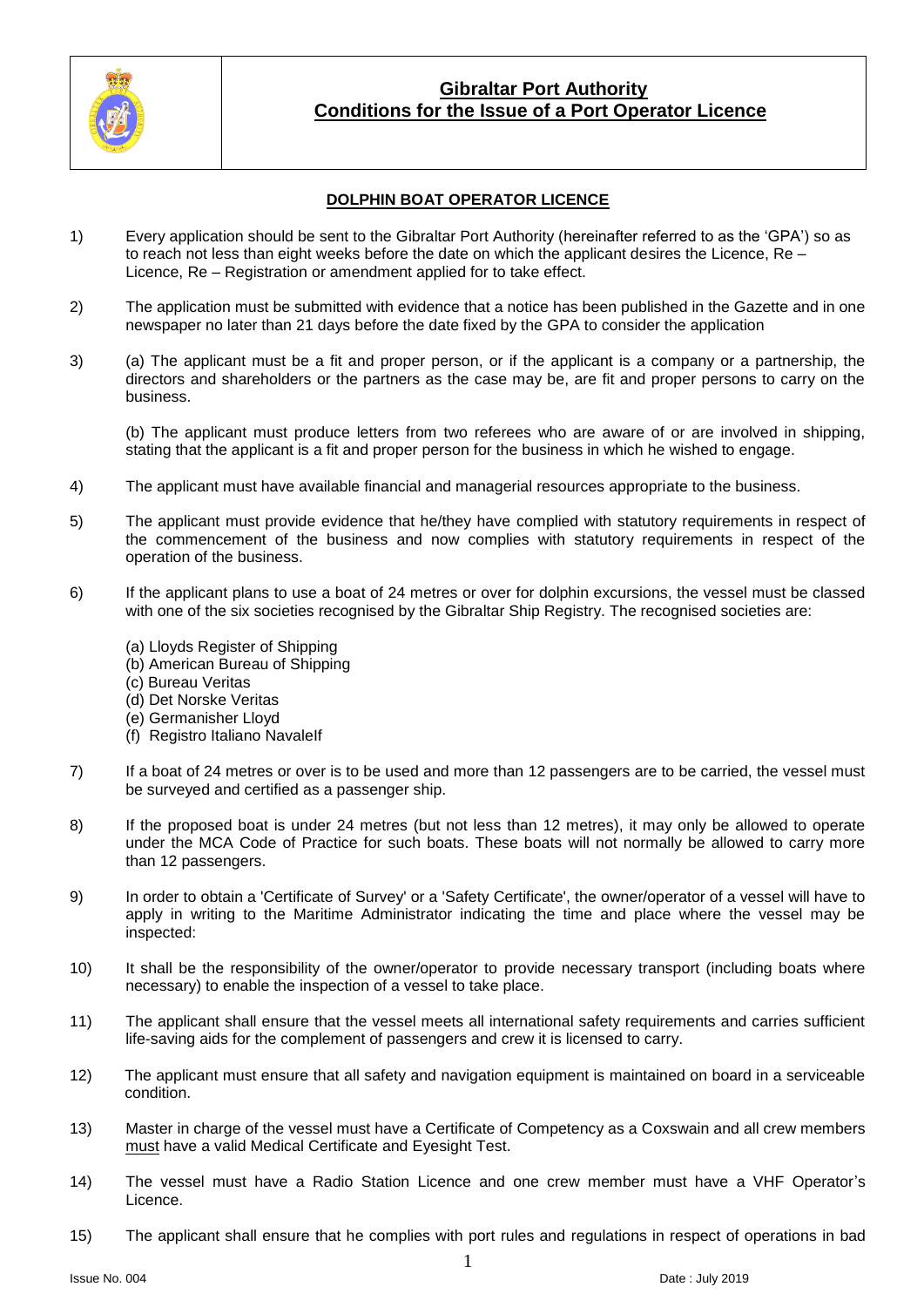

weather or foggy conditions.

- 16) The applicant shall ensure that satisfactory toilet and refreshment facilities are provided for his/their passengers and that there is sufficient shade cover and protection from the elements for such passengers.
- 17) The applicant shall at all times comply with the Dolphin Protocol, herewith attached. Failure to do so may result in the revocation of the Dolphin Boat Licence and prosecution.
- 18) The applicant will, by his/their registration, contribute to the efficiency and viability of the Port and ensure continuity of service.

(a) The applicant must provide the Captain of the Port of the GPA with full details of the number of staff employed and their duties, and the Captain of the Port must be satisfied that the staff complement is adequate for carrying out the business.

(b) The applicant must demonstrate his/their knowledge of 'Dolphin Boat Operator' work specifically, as opposed to knowledge of 'shipping' generally.

(c) The applicant must further provide a Certificate of Good Standing from the Registry of Companies, full details of all Directors and Shareholders, as well as a full set of audited accounts.

- 19) Persons employed by the applicant must be registered with the Employment and Training Board and fulfil all legal obligations in respect of pay, tax and social insurance.
- 20) Prior to the issue of a licence, the applicant must produce documentary evidence to the satisfaction of the Captain of the Port of the GPA that insurance has been taken out against both personal injury and damage to vessels or property.
- 21) Copies of Licences, Crew Certificates and other relevant documents must be available for inspection on board at any time.
- 22) The applicant must abide by the Port Rules and the authority of the Captain of the Port.
- 23) If the Captain of the Port of the GPA believes that any of the above conditions are not met to his satisfaction, he may suspend or withdraw a licence at any time.
- 24) A Port Operator Licence holder must settle all port dues, levies and fees within 30 days of billing, and in default, the licence may be suspended or revoked.
- 25) A port operator may only carry out activities within the Port for the class or classes of activities for which he/they are licensed
- 26) A Port Operator Licence is valid for twelve months and must be renewed annually.
- 27) An applicant shall, within seven days of being notified that he/they have been licensed or re licensed by the Authority, send to the GPA such particulars as may be prescribed in respect of all appropriate Port Workers employed by him with an application that they be registered or re-registered as Port Workers.
- 28) a) Charges for Port Operations:

| On first registration as a Port Operator, for an operator first registered after 3 May 2001 a $\mid$ £ 1,000 |       |
|--------------------------------------------------------------------------------------------------------------|-------|
| one off fee                                                                                                  |       |
| An Annual Re- Registration fee as a Port Operator                                                            | £100  |
| An Annual fee for a Dolphin Boat Operator Licence                                                            | £ 250 |

#### (b) Fees for registration and re – registration of Port Workers:

1 Annual fee for Registration of a Port Worker **Example 2** 2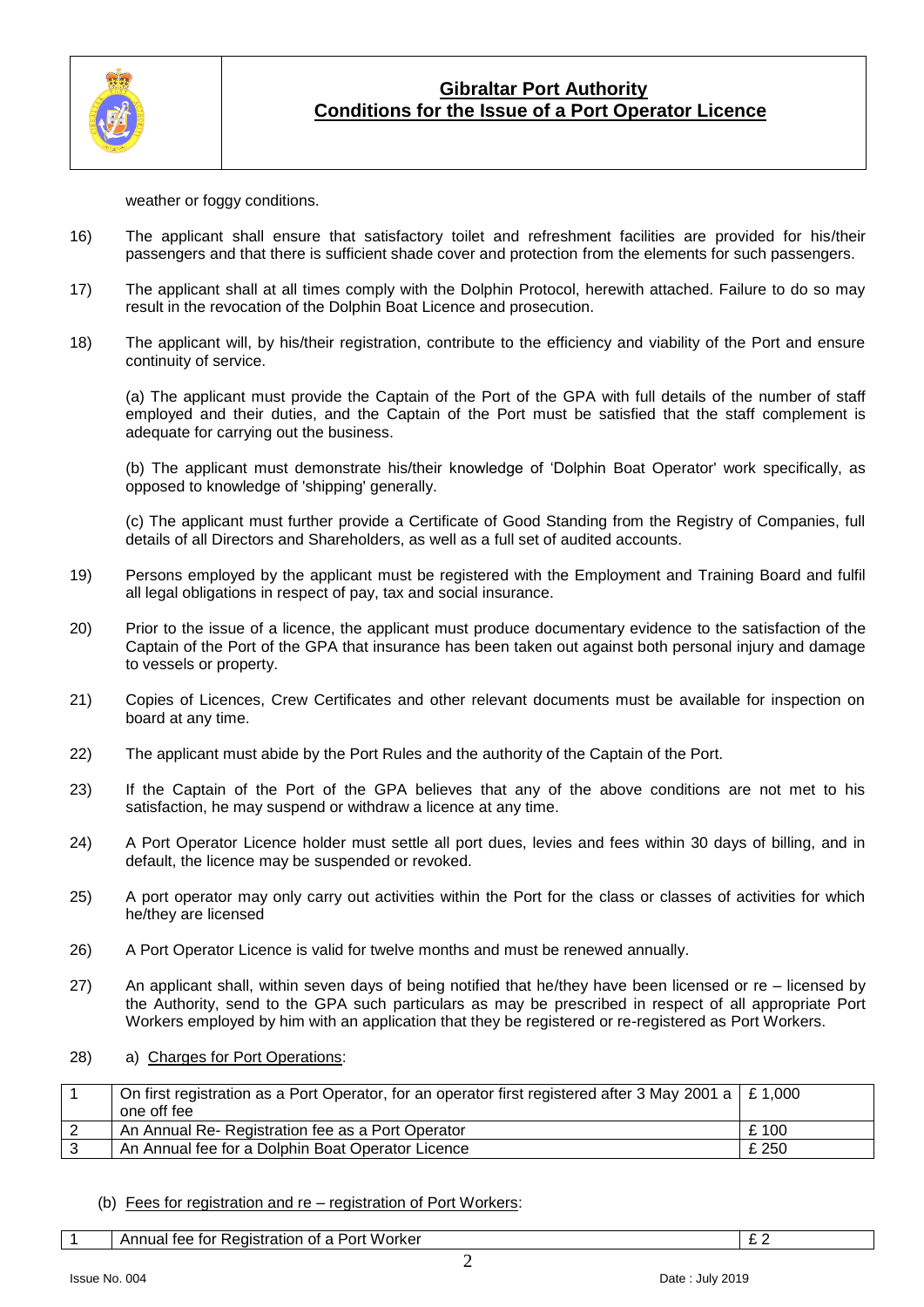

## 2 Annual fee for Re - Registration of a Port Worker  $\boxed{\text{£ 2}}$

### (c) Fees for Certificates and licenses:

| Fees for the Issue or Renewal of a certificate of registration as a Port Operator | £5  |
|-----------------------------------------------------------------------------------|-----|
| Fee for the Issue or Renewal of a certificate of registration as a Port Worker    | £5  |
| Fee for the Issue of a duplicate certificate                                      | £5  |
| Fee for the Endorsement of a certificate of registration                          | £5  |
| Fee for the Amendment of a certificate of registration                            | £ 5 |

### (d) Fees for Inspection and Copies:

| Fee for Inspection of a licence                      | £10 |
|------------------------------------------------------|-----|
| Fee for a certified copy of a licence or certificate | £5  |
| Fee for inspection of an application                 | £5  |
| Fee for a copy of an application                     |     |

29) The Captain of the Port of the Gibraltar Port Authority reserves the right to amend the conditions for issue of a Port Operator Licence at any time.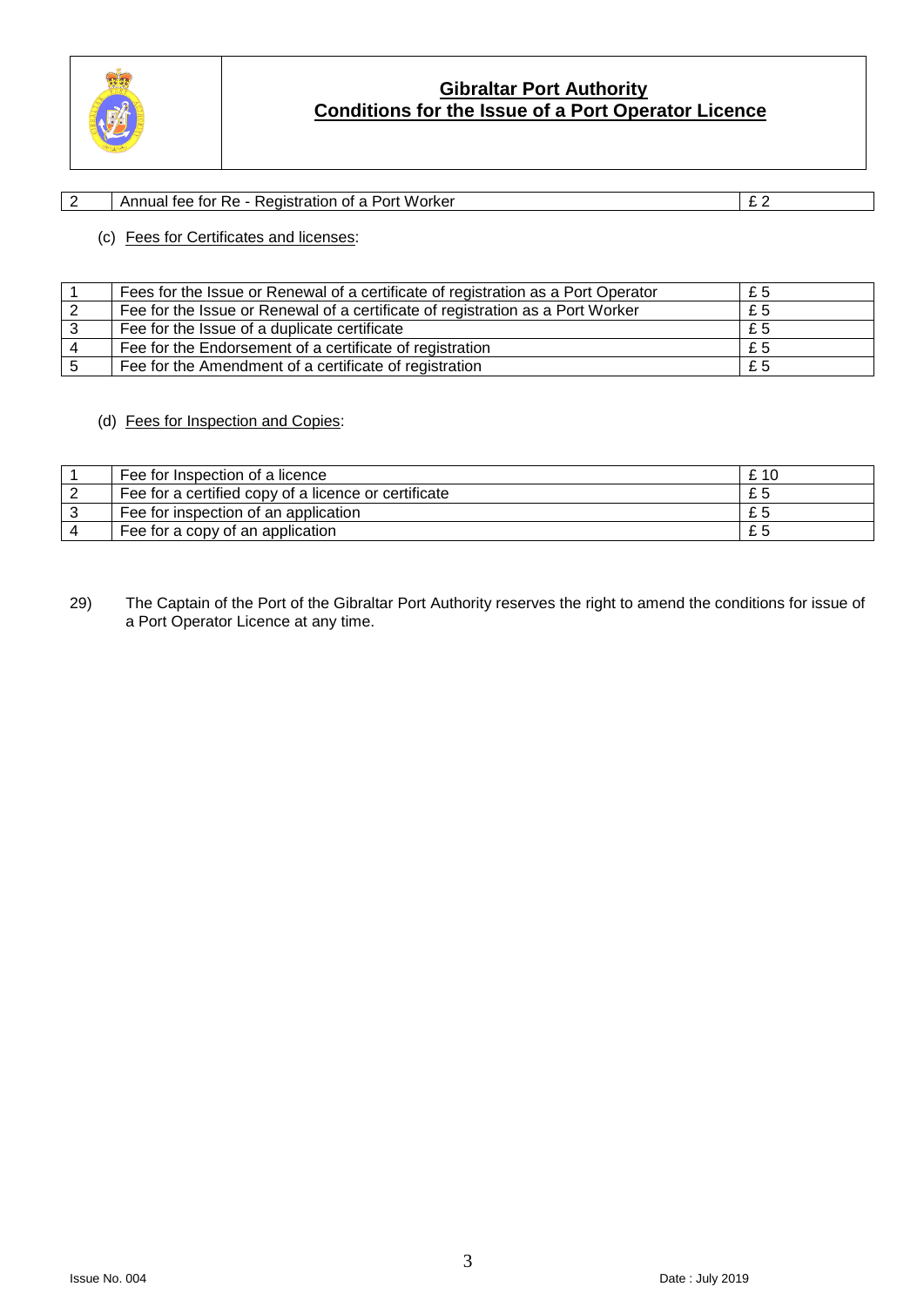

## **DOLPHIN PROTOCOL**

### **Condition 18 of the Dolphin Boat Licence refers**

### **1. Zonation**

The Mobile Cetacean Conservation Area is defined as an imaginary cylinder of sea and air space with a 500m radius centred on the cetacean or group of cetaceans, with a height of 500m into the air and a depth of 60m under the sea. This protocol shall apply within this space.

Five zones are established within the Mobile Cetacean Conservation Area within which a specific code of conduct is set out depending on the distance from the animals under protection.

The Mobile Cetacean Conservation Area is made up of the following zones:

- The **Exclusion Zone** has a radius of no less than 60m from the cetacean or group of cetaceans. Considering special requirements for the protection of cetaceans a larger exclusion zone may be defined by the relevant authorities.
- The **Restricted Access Zone** is the area between the limit of the exclusion zone (60m) and the **Approach Zone** (300m).
- The Approach Zone extends from the 300m limit of the Restricted Access Zone and the 500m limit of the Mobile Cetacean Conservation Area.
- The **Air Space** is the space with a 500m radius centred on the cetacean or group of cetaceans and 500m into the air.
- The **Submarine Space** is the space with a 500m radius centred on the cetacean or group of cetaceans and extending 60m beneath the surface.

### **2. General code of conduct**

Bathing and diving are prohibited in the **Exclusion Zone**.

Feeding of the animals is prohibited. No foodstuffs, drinks, waste, rubbish, litter or any other object, solid or liquid substance which may be harmful may be thrown into the sea.

Any physical contact between the animals and persons or vessels must be prevented and avoided.

The free movement of the cetaceans must be permitted at all times and in all directions without limiting their freedom of movement by intercepting their trajectory, cutting across their path or passing through one of their groups.

It is prohibited to separate or disperse a group of cetaceans. Nothing and no-one must ever come between an adult and it's young, unless this can be justified on grounds of safety or conservation of the species.

The Mobile Cetacean Conservation Area shall be left if there is any sign of alarm, discomfort or alteration of the behaviour of a cetacean or group of cetaceans, such as sudden changes in direction or speed, sudden jumps on approach, etc.

It is forbidden to produce noise or high pitched sounds which may disturb the animals, unless this is necessary for public safety or for the protection of cetaceans. The emission of sounds under the surface in order to attract or repel cetaceans is forbidden.

The Department of the Environment will be advised immediately of any injury caused to a cetacean or of any sighting of a dead cetacean, giving details of and marking the position of the animal. If possible, the vessel will remain in the zone to mark the location.

In the event of a vessel carrying out non-recreational activities being approached by cetaceans, the vessel shall continue without any abrupt changes or if possible, the activity shall stop. In all cases, the vessel shall act according to reasonable criteria in the best interests of the protection and conservation of the animals.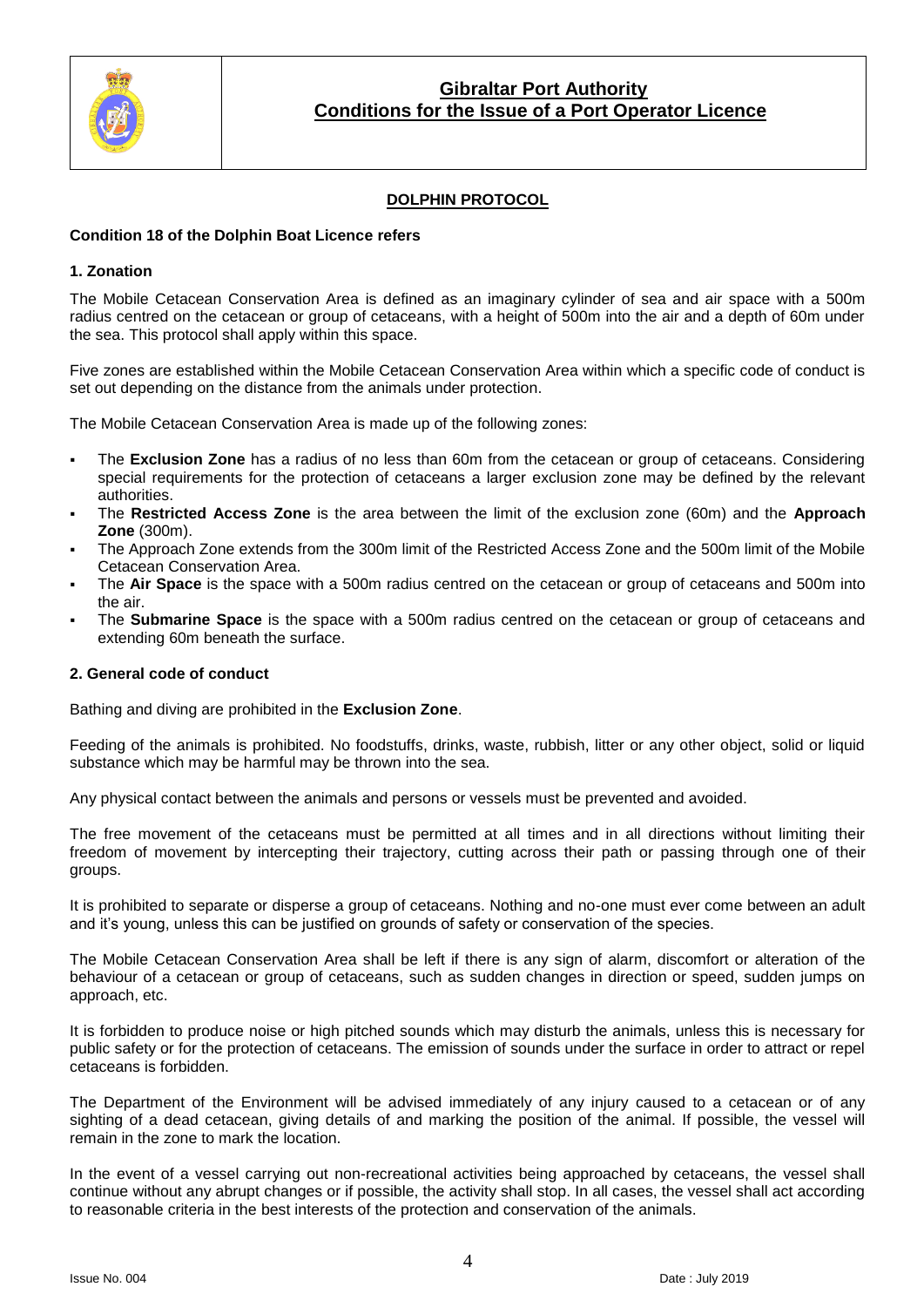

#### **3. Code of conduct applicable to recreational vessels observing cetaceans within the Mobile Cetacean Conservation Area**

Sonar and depth sounders shall be turned off.

Vessels shall move at a constant speed no greater than four knots, or no greater than the slowest animal in the group except in the Exclusion Zone where the rules in section 4 apply. Once the observation is over, the vessel's speed shall not change until it is outside the Mobile Cetacean Conservation Area.

All approaches to cetaceans shall be gentle and convergent with the direction of movement of cetaceans, never at right angles to the direction of movement of the animals, nor from the front or behind, and must be at an angle of at least 30 degrees of their direction of movement. During periods of observation the vessel must continue on a parallel course, without abrupt changes in direction or speed.

When more than one vessel approaches the same cetacean or group of cetaceans simultaneously, these should co-ordinate their approach and manoeuvres by radio so that there will be a minimum impact on the animals.

On turning off the engine and after starting up, it shall be maintained at neutral or out of gear for at least one minute. All changes in speed or revolutions of the engine shall always be carried out gradually and slowly.

The vessels shall never be put in reverse except in an emergency or to avoid a collision with another vessel or with a cetacean.

It is prohibited to navigate in a circle around a cetacean or group of cetaceans.

#### **4. Specific regulations regarding recreational cetacean watching activities in the different zones:**

#### In the **Exclusion zone:**

It is forbidden to enter or remain in this zone, except in emergency situations or for reasons of health and safety of persons or the conservation of species.

If the animals approach or appear within 60m of a vessel, the engine will be placed in neutral or stopped if possible. It is forbidden to start the propeller or the engine while the animals are less than 60m of the vessel, and they may only be started up several minutes after the animals have started leaving the **Exclusion Zone**. In case of emergency the engine should be started slowly and any manoeuvre should be gradual and progressive, taking special care that no animals are near the propeller.

Only in the case that the cetaceans approaching the vessel are dolphins, the vessel need not be stopped. The vessel may continue moving maintaining its speed and course, without any sudden changes in speed or direction of movement.

#### In the **Restricted Access Zone:**

It is forbidden to enter this zone if the animals are feeding or moving away to maintain their distance.

It is forbidden to enter this zone if there are adults with young or young on their own.

Only one vessel may remain in this zone at any one time for a period no of more than 20 minutes. After this time the vessel must leave the Mobile Cetacean Conservation Area completely.

Only two successive entries into this zone are allowed by two different vessels after which time the cetacean or group or cetaceans must not be approached for 30 minutes.

#### In the **Approach Zone**:

Only one vessel may remain in this zone awaiting entry into the Restricted Access Zone when one of the vessels then has to leave this zone on expiry of their 20 minutes. All vessels must be in continuous radio contact to coordinate their movements.